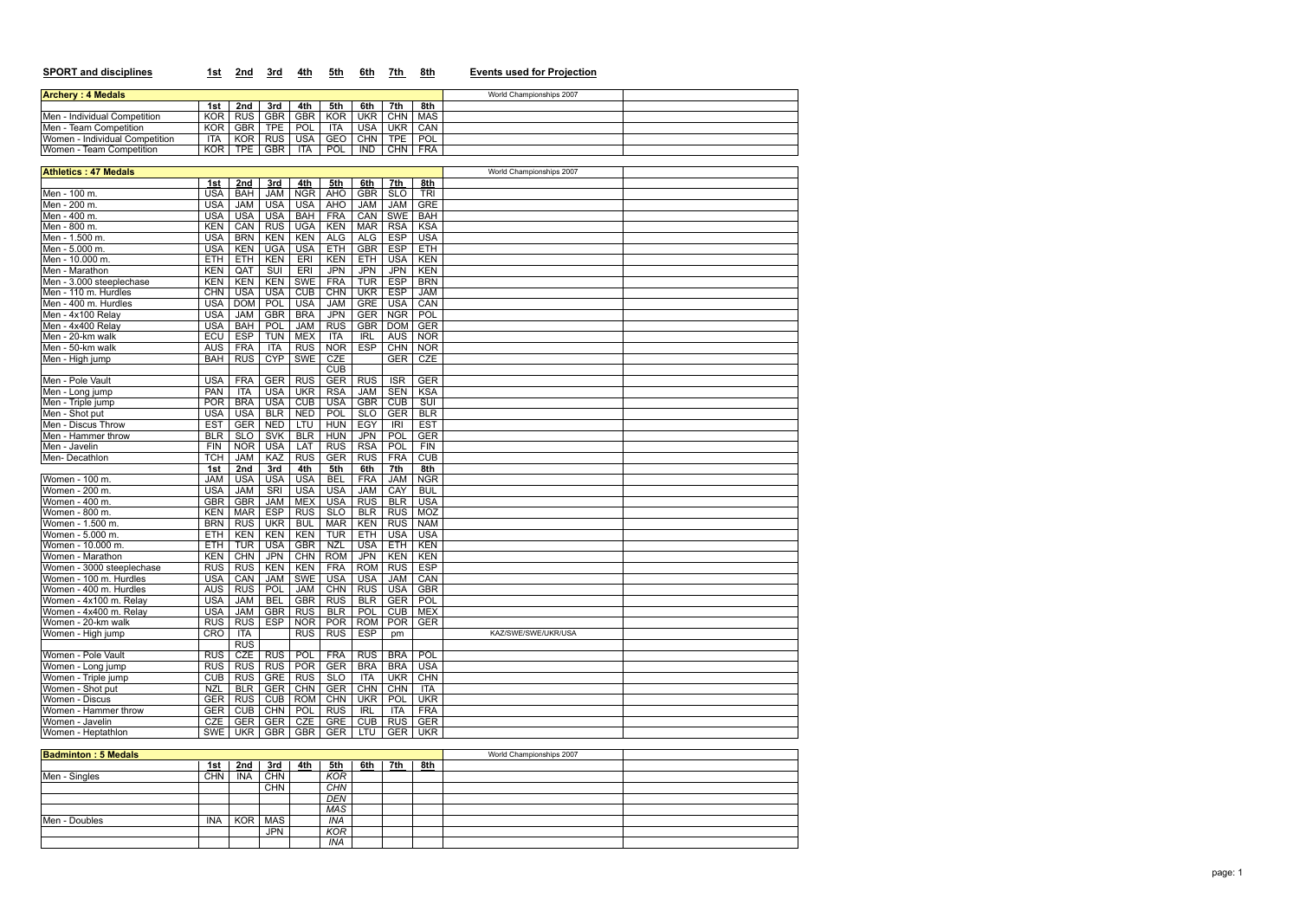| <b>SPORT and disciplines</b>                | 1st               | 2nd        | 3rd                      | 4th        | 5th                      | 6th               | 7th               | 8th               | <b>Events used for Projection</b> |  |
|---------------------------------------------|-------------------|------------|--------------------------|------------|--------------------------|-------------------|-------------------|-------------------|-----------------------------------|--|
|                                             |                   |            |                          |            | <b>MAS</b>               |                   |                   |                   |                                   |  |
| Women - Singles                             | <b>CHN</b>        | <b>HKG</b> | <b>CHN</b>               |            | <b>BUL</b>               |                   |                   |                   |                                   |  |
|                                             |                   |            | <b>CHN</b>               |            | <b>FRA</b>               |                   |                   |                   |                                   |  |
|                                             |                   |            |                          |            | CHN                      |                   |                   |                   |                                   |  |
| Women - Doubles                             | <b>CHN</b>        | <b>CHN</b> | <b>JPN</b>               |            | <b>GBR</b><br><b>TPE</b> |                   |                   |                   |                                   |  |
|                                             |                   |            | <b>CHN</b>               |            | <b>JPN</b>               |                   |                   |                   |                                   |  |
|                                             |                   |            |                          |            | <b>MAS</b>               |                   |                   |                   |                                   |  |
|                                             |                   |            |                          |            | THA                      |                   |                   |                   |                                   |  |
| Mixed - Doubles                             | <b>INA</b>        | <b>CHN</b> | <b>INA</b>               |            | <b>CHN</b>               |                   |                   |                   |                                   |  |
|                                             |                   |            | <b>CHN</b>               |            | <b>DEN</b>               |                   |                   |                   |                                   |  |
|                                             |                   |            |                          |            | CHN                      |                   |                   |                   |                                   |  |
|                                             |                   |            |                          |            | <b>DEN</b>               |                   |                   |                   |                                   |  |
| <b>Baseball: 1 Medal</b>                    |                   |            |                          |            |                          |                   |                   |                   |                                   |  |
|                                             | 1st               | 2nd        | 3rd                      | 4th        | 5th                      | 6th               | 7th               | 8th               |                                   |  |
|                                             | <b>USA</b>        | CUB        | <b>JPN</b>               | <b>NED</b> | <b>KOR</b>               | <b>AUS</b>        | <b>MEX</b>        | <b>TPE</b>        | 2007 World Cup                    |  |
|                                             |                   |            |                          |            |                          |                   |                   |                   |                                   |  |
| <b>Basketball: 2 Medals</b>                 |                   |            |                          |            |                          |                   |                   |                   |                                   |  |
|                                             | 1st               | 2nd        | 3rd                      | 4th        | 5th                      | 6th               | 7th               | 8th               |                                   |  |
| Men                                         | <b>ESP</b>        | <b>GRE</b> | <b>USA</b>               | <b>ARG</b> | <b>FRA</b>               | <b>TUR</b>        | LTU               | <b>GER</b>        | World Championships 2006          |  |
| Women                                       | $\overline{AUS}$  | <b>RUS</b> | <b>USA</b>               | <b>BRA</b> | <b>FRA</b>               | LTU               | CZE               | <b>ESP</b>        | World Championships 2006          |  |
|                                             |                   |            |                          |            |                          |                   |                   |                   |                                   |  |
| <b>Boxing: 11 Medals</b>                    |                   |            |                          |            |                          |                   |                   |                   | Wolòrd Championships 2007         |  |
| 48 kg. (Light Free weight)                  | 1st<br><b>CHN</b> | 2nd<br>PHI | 3rd<br><b>THA</b>        | 4th        | 5th<br><b>USA</b>        | 6th<br><b>ARM</b> | 7th<br><b>UKR</b> | 8th<br><b>IRL</b> | all tie for 5th place             |  |
|                                             |                   |            | <b>FRA</b>               |            |                          |                   |                   |                   |                                   |  |
| 51 kg. (Fly weight)                         | <b>USA</b>        | <b>THA</b> | <b>ITA</b>               |            | <b>RUS</b>               | POL               | <b>PUR</b>        | <b>SRI</b>        | all tie for 5th place             |  |
|                                             |                   |            | <b>AZE</b>               |            |                          |                   |                   |                   |                                   |  |
| 54 kg. (Bantam weight)                      | <b>RUS</b>        | <b>MGL</b> | <b>ENG</b>               |            | <b>USA</b>               | <b>COL</b>        | <b>CHN</b>        | <b>VEN</b>        | all tie for 5th place             |  |
|                                             |                   |            | <b>PUR</b>               |            |                          |                   |                   |                   |                                   |  |
| 57 kg. (Feather weight)                     | <b>RUS</b>        | <b>UKR</b> | <b>TUR</b>               |            | <b>THA</b>               | <b>USA</b>        | <b>MEX</b>        | <b>IND</b>        | all tie for 5th place             |  |
|                                             |                   |            | <b>CHN</b>               |            |                          |                   |                   |                   |                                   |  |
| 60 kg. (Light Weight)                       | <b>ENG</b>        | <b>ITA</b> | <b>RUS</b>               |            | <b>THA</b>               | <b>TUR</b>        | <b>ARM</b>        | COL               | all tie for 5th place             |  |
|                                             |                   |            | <b>PRK</b>               |            |                          |                   |                   |                   |                                   |  |
| 64 kg. (Light Welter weight)                | KAZ               | <b>RUS</b> | <b>ENG</b><br><b>JPN</b> |            | <b>ARM</b>               | <b>IRI</b>        | <b>FRA</b>        | <b>BUL</b>        | all tie for 5th place             |  |
| 69 kg. (Welter weight)                      | <b>USA</b>        | <b>THA</b> | <b>TUR</b>               |            | <b>MDA</b>               | <b>GER</b>        | CAN               | KAZ               | all tie for 5th place             |  |
|                                             |                   |            | <b>CHN</b>               |            |                          |                   |                   |                   |                                   |  |
| 75 kg. (Middle weight)                      | <b>RUS</b>        | <b>VEN</b> | <b>UKR</b>               |            | <b>MAR</b>               | GER               | <b>DOM</b>        | <b>CHN</b>        | all tie for 5th place             |  |
|                                             |                   |            | KAZ                      |            |                          |                   |                   |                   |                                   |  |
| 81 kg. (Leight Heavy weight)                | <b>UZB</b>        | <b>RUS</b> | <b>KAZ</b>               |            | HUN                      | EGY               | CRO               | <b>ENG</b>        | all tie for 5th place             |  |
|                                             |                   |            | <b>LTU</b>               |            |                          |                   |                   |                   |                                   |  |
| 91 kg. (Heavy weight)                       | <b>ITA</b>        | <b>RUS</b> | <b>CHN</b>               |            | <b>AZE</b>               | <b>MDA</b>        | MNE               | <b>HUN</b>        | all tie for 5th place             |  |
|                                             |                   |            | <b>FRA</b>               |            |                          |                   |                   |                   |                                   |  |
| over 91 kg. (Super Heavy weight)            | <b>ITA</b>        | <b>UKR</b> | <b>CHN</b><br><b>RUS</b> |            | <b>AUS</b>               | LTU               |                   | USA ENG           | all tie for 5th place             |  |
| <b>Canoe-Kayak: 16 Medals</b>               |                   |            |                          |            |                          |                   |                   |                   |                                   |  |
|                                             | 1st               | 2nd        | 3rd                      | 4th        | 5th                      | 6th               | 7th               | 8th               |                                   |  |
| <b>Slalom</b>                               |                   |            |                          |            |                          |                   |                   |                   | World Championships 2007          |  |
| Men - K-1 Kayak single                      | <b>FRA</b>        | <b>GER</b> | <b>GBR</b>               | <b>GBR</b> | <b>ITA</b>               | <b>ESP</b>        | <b>USA</b>        | <b>SVK</b>        |                                   |  |
| Men - C-2 Canoe double                      | <b>SVK</b>        | <b>FRA</b> | <b>ITA</b>               | <b>GER</b> | <b>CZE</b>               | GER <sup>1</sup>  | <b>CHN</b>        | <b>RUS</b>        |                                   |  |
| Men - C-1 Canoe single                      | <b>SVK</b>        | <b>FRA</b> | <b>AUS</b>               | <b>GER</b> | <b>GBR</b>               | GER <sup>1</sup>  | POL               | <b>GBR</b>        |                                   |  |
| Women K-1 single                            | <b>SVK</b>        | <b>GBR</b> | <b>GER</b>               | <b>SVK</b> | <b>CZE</b>               | <b>FRA</b>        | <b>RUS</b>        | <b>CZE</b>        |                                   |  |
| <b>Sprint</b><br>Men - Canoe singles 500 m. | <b>ESP</b>        | GER        | <b>CHN</b>               | POL        | CAN                      | <b>ROM</b>        | <b>UKR</b>        | <b>BLR</b>        | World Championships 2007          |  |
| Men - Canoe singles 1,000 m.                |                   | HUN SVK    | <b>ESP</b>               | <b>GER</b> | <b>RUS</b>               | <b>MEX</b>        | <b>ROM</b>        | <b>FRA</b>        |                                   |  |
| Men - Canoe pairs 500 m.                    |                   | HUN ROM    | <b>GER</b>               | <b>POL</b> | CHN                      | <b>UKR</b>        | <b>BLR</b>        | CUB               |                                   |  |
| Men - Canoe pairs 1,000 m.                  | GER <sup>T</sup>  | <b>CUB</b> | POL                      | <b>ROM</b> | <b>BLR</b>               | <b>HUN</b>        | CHN               | <b>UKR</b>        |                                   |  |
| Men - Kayak singles 500 m.                  | CAN               | <b>GBR</b> | <b>POL</b>               | GER        | <b>USA</b>               | <b>HUN</b>        | CRO               | <b>RSA</b>        |                                   |  |
| Men - Kayak singles 1,000 m.                | GBR               | CAN        | <b>NOR</b>               | AUS        | <b>NZL</b>               | <b>HUN</b>        | <b>RSA</b>        | <b>SLO</b>        |                                   |  |
| Men - Kayak pairs 500 m.                    | GER <sup>1</sup>  | <b>BLR</b> | <b>HUN</b>               | LTU        | LAT                      | CAN               | <b>POR</b>        | <b>ESP</b>        |                                   |  |
| Men - Kayak pairs 1,000 m.                  | <b>FRA</b>        | POL        | <b>HUN</b>               | <b>GER</b> | <b>BEL</b>               | FIN               | <b>NZL</b>        | <b>NOR</b>        |                                   |  |
| Men - Kayak fours 1,000 m.                  | GER <sup>T</sup>  | <b>POL</b> | <b>SVK</b>               | <b>HUN</b> | <b>BLR</b>               | <b>RUS</b>        | ITA               | <b>UKR</b>        |                                   |  |
| Women - Kayak singles 500 m.                | HUN               | <b>FIN</b> | <b>GER</b>               | <b>UKR</b> | <b>USA</b>               | <b>RSA</b>        | POL               | <b>ITA</b>        |                                   |  |
| Women - Kayak pairs 500 m.                  |                   | GER HUN    | <b>FRA</b>               | <b>SVK</b> | POL                      | <b>ITA</b>        | <b>AUT</b>        | <b>CZE</b>        |                                   |  |
| Women - Kayak fours 500 m.                  |                   | GER   HUN  | POL                      | <b>CHN</b> | ITA                      | <b>AUS</b>        | <b>ESP</b>        | <b>POR</b>        |                                   |  |
| <b>Cycling: 18 Medals</b>                   |                   |            |                          |            |                          |                   |                   |                   |                                   |  |
|                                             | 1st               | 2nd        | 3rd                      | 4th        | 5th                      | 6th               | 7th               | 8th               |                                   |  |
|                                             |                   |            |                          |            |                          |                   |                   |                   |                                   |  |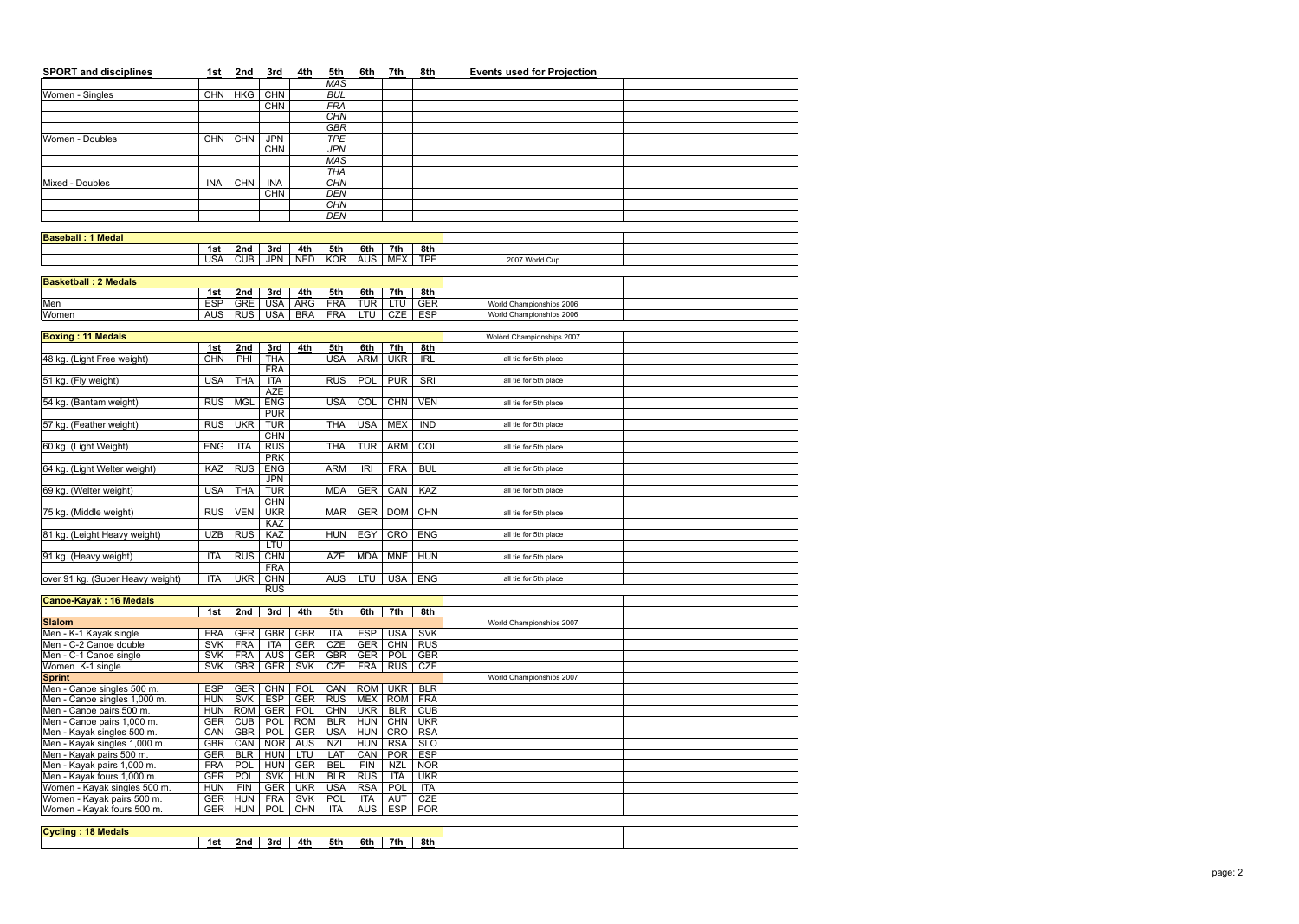| <b>SPORT and disciplines</b>             | 1st                      | 2nd                      | 3rd                      | 4th                      | 5th                      | 6th                                   | 7th                      | 8th                      | <b>Events used for Projection</b> |                            |
|------------------------------------------|--------------------------|--------------------------|--------------------------|--------------------------|--------------------------|---------------------------------------|--------------------------|--------------------------|-----------------------------------|----------------------------|
| <b>BMX</b>                               |                          |                          |                          |                          |                          |                                       |                          |                          | <b>World Championships 2008</b>   |                            |
| Men - Individual race                    | <b>USA</b>               | <b>AUS</b>               | <b>USA</b>               | <b>USA</b>               | <b>FRA</b>               | <b>USA</b>                            | $\overline{COL}$         | <b>USA</b>               |                                   |                            |
| Women - Individual race                  | <b>GBR</b>               | <b>NZL</b>               | <b>CZE</b>               | <b>FRA</b>               | <b>NED</b>               | <b>FRA</b>                            | <b>FRA</b>               | <b>FRA</b>               |                                   |                            |
| <b>Mountain Bike</b>                     |                          |                          |                          |                          |                          |                                       |                          |                          | World Championships 2007          |                            |
| Men- Cross Country                       | SUI                      | SUI                      | SUI                      | <b>GBR</b>               | SWE                      | <b>AUT</b>                            | <b>BEL</b>               | <b>ESP</b>               |                                   |                            |
| Women - Cross Country                    | <b>ESP</b>               | <b>GER</b>               | <b>RUS</b>               | CAN                      | <b>POL</b>               | CAN                                   | <b>NOR</b>               | <b>AUT</b>               |                                   |                            |
| Road                                     |                          |                          |                          |                          |                          |                                       |                          |                          | World Championships 2007          |                            |
| Men - Road Race                          | ITA                      | <b>RUS</b>               | <b>GER</b>               | <b>LUX</b>               | <b>AUS</b>               | ITA                                   | <b>ESP</b>               | <b>BEL</b>               |                                   |                            |
| Men - Time Trial                         | SUI                      | <b>HUN</b>               | <b>NED</b>               | <b>GER</b>               | <b>GER</b>               | <b>RUS</b>                            | <b>ESP</b>               | KAZ                      |                                   |                            |
| Women - Road race<br>Women - Time Trial  | <b>ITA</b><br><b>GER</b> | <b>NED</b><br><b>USA</b> | <b>ITA</b><br><b>AUT</b> | <b>RUS</b><br><b>USA</b> | ITA<br><b>USA</b>        | <b>SWE</b><br>$\overline{\text{SUI}}$ | <b>FRA</b><br><b>FRA</b> | <b>AUS</b><br><b>GBR</b> |                                   |                            |
| <b>Track</b>                             |                          |                          |                          |                          |                          |                                       |                          |                          | <b>World Championships 2008</b>   |                            |
| Men - Individual pursuit                 | <b>GBR</b>               | <b>NED</b>               | <b>RUS</b>               | <b>NZL</b>               | <b>AUS</b>               | <b>IRL</b>                            | <b>AUS</b>               | <b>USA</b>               |                                   |                            |
| Men - Team pursuit                       | <b>GBR</b>               | <b>DEN</b>               | <b>AUS</b>               | <b>NZL</b>               | <b>RUS</b>               | <b>FRA</b>                            | <b>ESP</b>               | <b>NED</b>               |                                   |                            |
| Men - Sprint                             | <b>GBR</b>               | <b>FRA</b>               | <b>FRA</b>               | <b>ITA</b>               | <b>GBR</b>               | <b>UKR</b>                            | <b>FRA</b>               | <b>NED</b>               |                                   |                            |
| Men - Team sprint                        | <b>FRA</b>               | <b>GBR</b>               | <b>NED</b>               | <b>GER</b>               | <b>AUS</b>               | <b>RUS</b>                            | <b>CHN</b>               | <b>JPN</b>               |                                   |                            |
| Men - Points race                        | <b>BLR</b>               | <b>FRA</b>               | <b>NED</b>               | <b>AUS</b>               | <b>NZL</b>               | <b>CZE</b>                            | $\overline{col}$         | POL                      |                                   |                            |
| Men - Madison                            | <b>GBR</b>               | <b>GER</b>               | <b>NED</b>               | <b>BEL</b>               | SUI                      | <b>ESP</b>                            | <b>FRA</b>               | <b>ARG</b>               |                                   |                            |
| Men - Keirin                             | <b>GBR</b>               | <b>NED</b>               | <b>GRE</b>               | <b>FRA</b>               | <b>JPN</b>               | <b>GBR</b>                            | <b>AUS</b>               | <b>GBR</b>               |                                   |                            |
| Women - Individual pursuit               | <b>GBR</b>               | <b>USA</b>               | <b>AUS</b>               | <b>GBR</b>               | <b>NED</b>               | <b>UKR</b>                            | <b>NZL</b>               | COL                      |                                   |                            |
| Women - Sprint                           | <b>GBR</b>               | LTU                      | <b>USA</b>               | <b>CHN</b>               | <b>NED</b>               | <b>FRA</b>                            | <b>CUB</b>               | <b>NED</b>               |                                   |                            |
| Women - Points race                      | <b>NED</b>               | <b>DEN</b>               | <b>ITA</b>               | <b>ESP</b>               | CUB                      | LTU                                   | <b>RUS</b>               | <b>USA</b>               |                                   |                            |
|                                          |                          |                          |                          |                          |                          |                                       |                          |                          |                                   |                            |
| <b>Diving: 8 Medals</b>                  |                          |                          |                          |                          |                          |                                       |                          |                          | World Championships 2007          |                            |
|                                          | 1st                      | 2nd                      | 3rd                      | 4th                      | 5th                      | 6th                                   | 7th                      | 8th                      |                                   |                            |
| Men - Individual Springboard             | <b>CHN</b>               | CAN                      | <b>RUS</b>               | <b>JPN</b>               | RUS                      | <b>CHN</b>                            | <b>USA</b>               | <b>BRA</b>               |                                   |                            |
| Men - Individual Platform                | RUS                      | <b>CHN</b>               | <b>CHN</b>               | <b>RUS</b>               | <b>MEX</b>               | CUB                                   | <b>MAS</b>               | CAN                      |                                   |                            |
| Men - Synchronized Springboard           | <b>CHN</b>               | CAN                      | <b>GER</b>               | <b>USA</b>               | <b>ITA</b>               | <b>CUB</b>                            | <b>AUS</b>               | <b>MAS</b>               |                                   |                            |
| Men - Synchronized Platform              | <b>CHN</b>               | <b>RUS</b>               | <b>USA</b>               | <b>CUB</b>               | <b>UKR</b>               | <b>ITA</b>                            | <b>GER</b>               | <b>BLR</b>               |                                   |                            |
| Women - Individual Springboard           | <b>CHN</b>               | <b>CHN</b>               | <b>ITA</b>               | <b>SWE</b>               | <b>RUS</b>               | <b>USA</b>                            | <b>GER</b>               | CAN                      |                                   |                            |
| Women - Individual Platform              | <b>CHN</b>               | <b>CHN</b>               | <b>GER</b>               | <b>USA</b>               | CAN                      | <b>FRA</b>                            | <b>MEX</b>               | <b>AUT</b>               |                                   |                            |
| Women - Synchronised Springboard         | <b>CHN</b>               | <b>GER</b>               | <b>AUS</b>               | <b>UKR</b>               | <b>SWE</b>               | <b>RUS</b>                            | <b>MEX</b>               | <b>GBR</b>               |                                   |                            |
| Women - Synchronised Platform            | <b>CHN</b>               | <b>AUS</b>               | <b>GER</b>               | CAN                      | <b>USA</b>               | <b>RUS</b>                            | <b>MEX</b>               | <b>JPN</b>               |                                   |                            |
| <b>Equestrian: 6 Medals</b>              |                          |                          |                          |                          |                          |                                       |                          |                          | World Equestrian Games 2006       |                            |
|                                          | 1st                      | 2nd                      | 3rd                      | 4th                      | 5th                      | 6th                                   | 7th                      | 8th                      |                                   |                            |
| Individual three-day event               | <b>GBR</b>               | <b>AUS</b>               | <b>USA</b>               | <b>GER</b>               | <b>GER</b>               | <b>GER</b>                            | <b>NZL</b>               | <b>SWE</b>               |                                   |                            |
| Team three-day event                     | <b>GER</b>               | <b>GBR</b>               | <b>AUS</b>               | <b>USA</b>               | <b>SWE</b>               | <b>NZL</b>                            | <b>FRA</b>               | <b>NED</b>               |                                   |                            |
| Individual dressage                      | <b>NED</b>               | <b>DEN</b>               | <b>GER</b>               | <b>GER</b>               | GER                      | <b>USA</b>                            | <b>FIN</b>               | <b>NED</b>               |                                   |                            |
| Team dressage                            | <b>GER</b>               | <b>NED</b>               | <b>USA</b>               | <b>DEN</b>               | SWE                      | GBR                                   | <b>FRA</b>               | SUI                      |                                   |                            |
| Individual jumping                       | <b>BEL</b>               | USA                      |                          | GER AUS                  | <b>GBR</b>               | <b>BRA</b>                            |                          |                          |                                   |                            |
|                                          |                          |                          |                          |                          |                          | <b>BEL</b>                            |                          |                          |                                   |                            |
|                                          |                          |                          |                          |                          |                          | <b>USA</b>                            |                          |                          |                                   |                            |
|                                          |                          |                          |                          |                          |                          | <b>GER</b>                            |                          |                          |                                   |                            |
| Team jumping                             | <b>NED</b>               | <b>USA</b>               |                          | <b>GER UKR</b>           | SUI                      | <b>IRL</b>                            | <b>BEL</b>               | <b>ESP</b>               |                                   |                            |
|                                          |                          |                          |                          |                          |                          |                                       |                          |                          |                                   |                            |
| <b>Fencing: 10 Medals</b>                |                          |                          |                          |                          |                          |                                       |                          |                          | Wolrd Championships 2006          | World Championships 2007   |
|                                          | 1st                      | 2nd                      | 3rd                      | 4th                      | 5th                      | 6th                                   | 7th                      | 8th                      |                                   | St. Petersburg 28/9 - 6/10 |
| Men - Individual Epee                    | HUN                      | <b>FRA</b>               | <b>ITA</b>               |                          | <b>VEN</b>               | <b>FRA</b>                            | <b>UKR</b>               | <b>UKR</b>               |                                   |                            |
|                                          | <b>FRA</b>               |                          | <b>FRA</b>               | <b>ESP</b>               |                          | <b>RUS</b>                            |                          | <b>VEN</b>               |                                   |                            |
| Men - Team Epee<br>Men - Individual Foil | GER <sup>1</sup>         | <b>ITA</b><br><b>ITA</b> | <b>HUN</b><br><b>GER</b> |                          | <b>UKR</b><br><b>FRA</b> | ITA                                   | POL<br>CHN               | <b>ITA</b>               |                                   |                            |
|                                          |                          |                          | <b>CHN</b>               |                          |                          |                                       |                          |                          |                                   |                            |
| Men - Individual Sabre                   | <b>RUS</b>               | ITA                      | <b>GER</b>               |                          | <b>ROM</b>               | <b>FRA</b>                            | <b>UKR</b>               | <b>ESP</b>               |                                   |                            |
|                                          |                          |                          | <b>KOR</b>               |                          |                          |                                       |                          |                          |                                   |                            |
| Men - Team Sabre                         | HUN                      | FRA                      | <b>ITA</b>               | <b>UKR</b>               | <b>RUS</b>               | <b>BLR</b>                            | <b>CHN</b>               | <b>GER</b>               |                                   |                            |
| Women - Individual Epee                  | GER <sup>1</sup>         | <b>CHN</b>               | <b>EST</b>               |                          | RUS <sup></sup>          | <b>ITA</b>                            | <b>ROM</b>               | <b>RUS</b>               |                                   |                            |
|                                          |                          |                          | <b>FRA</b>               |                          |                          |                                       |                          |                          |                                   |                            |
| Women - Individual Foil                  | <b>ITA</b>               | <b>ITA</b>               | ITA                      |                          | <b>KOR</b>               | ITA                                   | <b>HUN</b>               | <b>HUN</b>               |                                   |                            |
|                                          |                          |                          | <b>HUN</b>               |                          |                          |                                       |                          |                          |                                   |                            |
| Women - Team Foil                        | <b>POL</b>               | <b>RUS</b>               | <b>JPN</b>               | <b>HUN</b>               | <b>ITA</b>               | <b>ROM</b>                            | <b>GER</b>               | <b>CHN</b>               |                                   |                            |
| Women - Individual Saber                 | <b>RUS</b>               | <b>CHN</b>               | <b>POL</b>               |                          | <b>USA</b>               | USA <sup>1</sup>                      | <b>RUS</b>               |                          |                                   |                            |
|                                          |                          |                          | <b>ITA</b>               |                          |                          |                                       |                          | $\overline{\phantom{a}}$ |                                   |                            |
| Women - Team Saber                       | <b>FRA</b>               | <b>UKR</b>               | <b>RUS</b>               | <b>ITA</b>               | <b>CHN</b>               | POL                                   |                          | <b>KOR</b>               |                                   |                            |
|                                          |                          |                          |                          |                          |                          |                                       |                          |                          |                                   |                            |
| <b>Hockey: 2 Medals</b>                  |                          |                          |                          |                          |                          |                                       |                          |                          |                                   |                            |
|                                          | 1st                      | 2nd                      | 3rd                      | 4th                      | 5th                      | 6th                                   | 7th                      | 8th                      |                                   |                            |
| Men                                      |                          | GER   AUS                | <b>ESP</b>               | KOR                      | <b>GBR</b>               | PAK                                   | <b>NED</b>               | <b>NZL</b>               | World Cup 2006                    |                            |
| Women                                    |                          | NED   AUS                | <b>ARG</b>               | <b>ESP</b>               | <b>JPN</b>               | USA <sup>1</sup>                      | GBR                      | <b>GER</b>               | World Cup 2006                    |                            |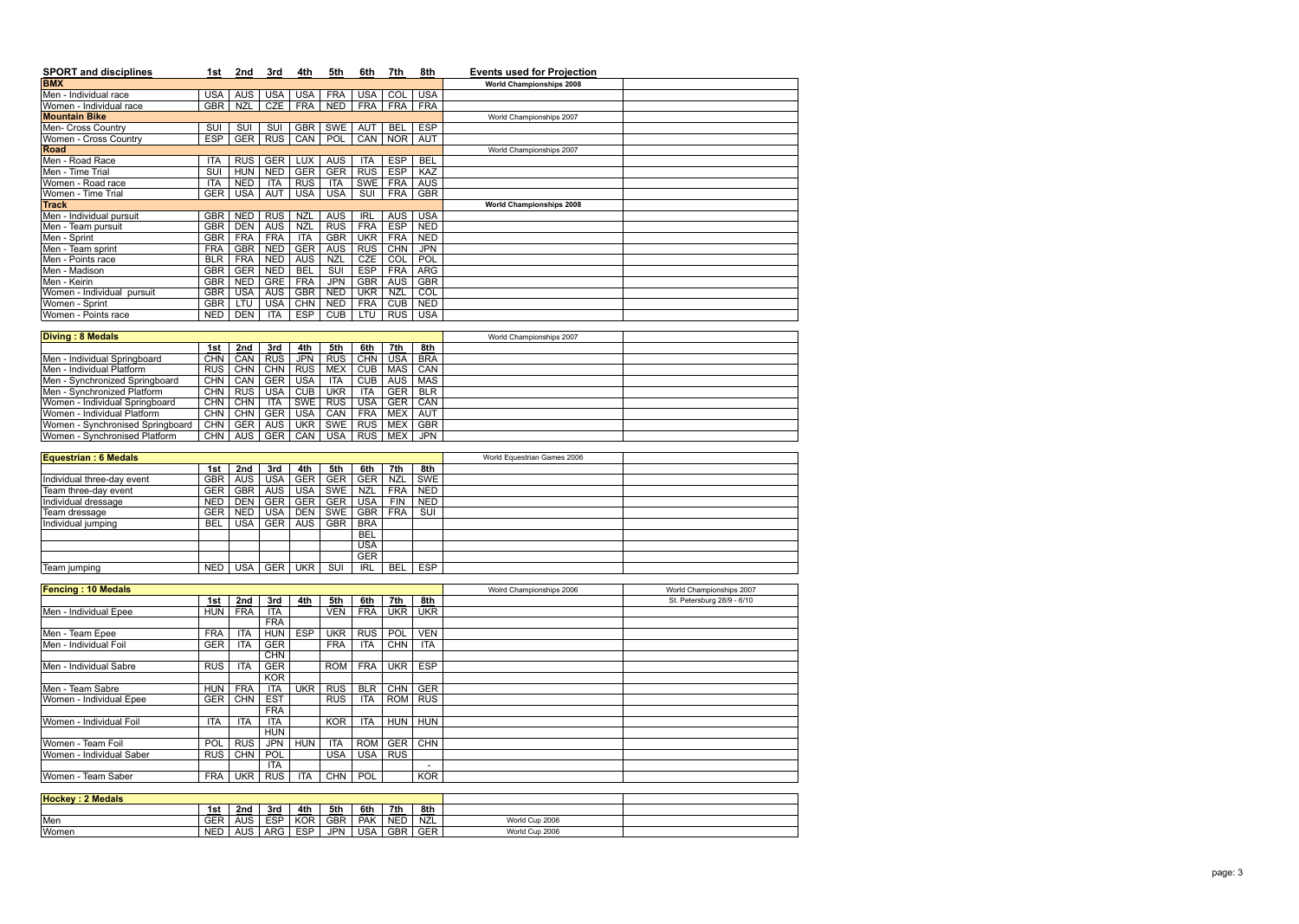| <b>SPORT and disciplines</b>    | 1st        | 2nd        | 3rd        | 4th        | 5th        | 6th        | 7th        | 8th        | <b>Events used for Projection</b>   |
|---------------------------------|------------|------------|------------|------------|------------|------------|------------|------------|-------------------------------------|
| <b>Gymnastic: 18 Medals</b>     |            |            |            |            |            |            |            |            |                                     |
|                                 | 1st        | 2nd        | 3rd        | 4th        | 5th        | 6th        | 7th        | 8th        |                                     |
| <b>Artistic</b>                 |            |            |            |            |            |            |            |            | World Artistic Championships 2007   |
| Men - Team                      | <b>CHN</b> | <b>JPN</b> | <b>GER</b> | <b>USA</b> | <b>KOR</b> | <b>ESP</b> | <b>RUS</b> | <b>ROM</b> |                                     |
| Men - Individual all-around     | <b>CHN</b> | <b>GER</b> | <b>JPN</b> | <b>USA</b> | <b>KOR</b> | <b>ESP</b> | <b>ROM</b> | <b>CHN</b> |                                     |
| Men - Floor exercises           | <b>BRA</b> | <b>ESP</b> | <b>JPN</b> | <b>USA</b> | <b>ISR</b> | <b>CHN</b> | <b>CHN</b> | <b>JPN</b> |                                     |
| Men - Pommel horse              | CHN        | <b>HUN</b> | <b>GBR</b> | <b>CHN</b> | <b>JPN</b> | <b>USA</b> | <b>GBR</b> | <b>BLR</b> |                                     |
| Men - Rings                     | <b>CHN</b> | <b>NED</b> | <b>BUL</b> | <b>USA</b> | <b>VEN</b> | <b>CHN</b> | <b>RUS</b> | <b>JPN</b> |                                     |
| Men - Vault                     | POL        | <b>ROM</b> | <b>PRK</b> | <b>PRK</b> | <b>UKR</b> | <b>GER</b> | <b>ROM</b> | <b>ESP</b> |                                     |
| Men - Parallel bars             | <b>SLO</b> | <b>KOR</b> | <b>UZB</b> | <b>KOR</b> | <b>CHN</b> | <b>CHN</b> | <b>JPN</b> | <b>FRA</b> |                                     |
| Men - Horizontal bar            | <b>GER</b> | <b>SLO</b> | <b>JPN</b> | <b>NED</b> | <b>NED</b> | <b>ITA</b> | <b>GRE</b> | <b>JPN</b> |                                     |
| Women - Team                    | USA        | <b>CHN</b> | <b>ROM</b> | <b>ITA</b> | <b>BRA</b> | <b>FRA</b> | <b>GBR</b> | <b>RUS</b> |                                     |
| Women - Individual all-around   | USA        | <b>ROM</b> | <b>BRA</b> |            | <b>USA</b> | CHN        | <b>CHN</b> | <b>RUS</b> |                                     |
|                                 |            |            | <b>ITA</b> |            |            |            |            |            |                                     |
| Women - Vault                   | <b>CHN</b> | <b>PRK</b> | <b>USA</b> | <b>PRK</b> | <b>BRA</b> | <b>GER</b> | CZE        | <b>RUS</b> |                                     |
| Women - Uneven bars             | <b>RUS</b> | <b>USA</b> | <b>CHN</b> | <b>GBR</b> | <b>GER</b> | <b>ROM</b> | <b>PRK</b> | <b>ITA</b> |                                     |
| Women - Balance beam            | USA        | <b>ROM</b> | <b>CHN</b> | <b>ROM</b> | <b>AUS</b> | <b>FRA</b> | <b>BRA</b> | <b>USA</b> |                                     |
| Women - Floor exercises         | USA        | USA        | <b>FRA</b> | <b>CHN</b> | <b>CHN</b> | <b>ITA</b> | <b>GBR</b> | <b>ROM</b> |                                     |
|                                 |            |            |            |            |            |            |            |            |                                     |
| <b>Trampoline</b>               |            |            |            |            |            |            |            |            | World Trampoline Championships 2007 |
| Men - Trampoline                | <b>RUS</b> | <b>CHN</b> | CAN        | <b>CHN</b> | <b>GER</b> | <b>BLR</b> | <b>RUS</b> | CAN        |                                     |
| Women - Trampoline              | <b>CAN</b> | <b>GER</b> | <b>GBR</b> | <b>RUS</b> | <b>NED</b> | <b>RUS</b> | UKR        | <b>CHN</b> |                                     |
| <b>Rythmic</b>                  |            |            |            |            |            |            |            |            | World Championships 2007            |
| Rythmic - Individual all-around | UKR        | <b>RUS</b> | <b>RUS</b> | <b>BLR</b> | AZE        | KAZ        | <b>ISR</b> | <b>BLR</b> |                                     |
| Rythmic - Group all-around      | <b>RUS</b> | <b>ITA</b> | <b>BUL</b> | <b>BLR</b> | <b>ISR</b> | <b>ESP</b> | <b>JPN</b> | <b>FRA</b> |                                     |

| Judo: 14 Medals                    |            |            |            |     |                                              |     |            |                  |                          |  |
|------------------------------------|------------|------------|------------|-----|----------------------------------------------|-----|------------|------------------|--------------------------|--|
|                                    | 1st        | 2nd        | 3rd        | 4th | 5th                                          | 6th | 7th        | 8th              | World Championships 2007 |  |
| Men - 60 kg                        | <b>NED</b> | GEO        | <b>AUT</b> |     | <b>MGL</b>                                   |     | <b>TUR</b> |                  |                          |  |
|                                    |            |            | <b>KOR</b> |     | <b>SLO</b>                                   |     | <b>JPM</b> |                  |                          |  |
| Men - 66 kg                        | <b>BRA</b> | <b>CUB</b> | <b>IRI</b> |     | <b>ITA</b>                                   |     | <b>AUT</b> |                  |                          |  |
|                                    |            |            | <b>HUN</b> |     | <b>ARM</b>                                   |     | CAN        |                  |                          |  |
| Men - 73 kg                        | KOR I      | <b>AZE</b> | <b>TJK</b> |     | <b>GEO</b>                                   |     | <b>GER</b> |                  |                          |  |
|                                    |            |            | <b>JPN</b> |     | <b>TUR</b>                                   |     | <b>BLR</b> |                  |                          |  |
| Men - 81 kg                        | <b>BRA</b> | <b>FRA</b> | <b>GBR</b> |     | <b>ITA</b>                                   |     | <b>CRO</b> |                  |                          |  |
|                                    |            |            | <b>NED</b> |     | <b>POL</b>                                   |     | <b>KOR</b> |                  |                          |  |
| Men - 90 kg                        | GEO        | <b>GRE</b> | <b>ITA</b> |     | EGY                                          |     | <b>GBR</b> |                  |                          |  |
|                                    |            |            | <b>RUS</b> |     | <b>NED</b>                                   |     | <b>AZE</b> |                  |                          |  |
| Men - 100 kg                       | <b>BRA</b> | <b>GBR</b> | <b>HUN</b> |     | B <sub>H</sub>                               |     | <b>UKR</b> |                  |                          |  |
|                                    |            |            | CUB        |     | <b>GEO</b>                                   |     | <b>UZB</b> |                  |                          |  |
| Men - 100+ kg                      | <b>FRA</b> | <b>RUS</b> | GEO        |     | <b>CHN</b>                                   |     | <b>UZB</b> |                  |                          |  |
|                                    |            |            | <b>BRA</b> |     | <b>JPN</b>                                   |     | CUB        |                  |                          |  |
| Women - 48 kg.                     | <b>JPN</b> | CUB        | <b>FRA</b> |     | <b>ARG</b>                                   |     | <b>BLR</b> |                  |                          |  |
|                                    |            |            | <b>ROM</b> |     | <b>KOR</b>                                   |     | <b>HUN</b> |                  |                          |  |
| Women - 52 kg                      | <b>CHN</b> | <b>POR</b> | <b>PRK</b> |     | <b>KOR</b>                                   |     | <b>ALG</b> |                  |                          |  |
|                                    |            |            | <b>JPN</b> |     | <b>BRA</b>                                   |     | <b>GBR</b> |                  |                          |  |
| Women - 57 kg                      | <b>PRK</b> | <b>ESP</b> | <b>JPN</b> |     | <b>ITA</b>                                   |     | <b>GER</b> |                  |                          |  |
|                                    |            |            | <b>HUN</b> |     | <b>FIN</b>                                   |     | <b>GBR</b> |                  |                          |  |
| Women - 63 kg                      | <b>CUB</b> | FRA        | <b>JPN</b> |     | <b>GER</b>                                   |     | <b>KOR</b> |                  |                          |  |
|                                    |            |            | <b>NED</b> |     | <b>SLO</b>                                   |     | <b>AUT</b> |                  |                          |  |
| Women 70 kg                        | <b>FRA</b> | <b>USA</b> | <b>HUN</b> |     | <b>NED</b>                                   |     | <b>ESP</b> |                  |                          |  |
|                                    |            |            | <b>ITA</b> |     | <b>UKR</b>                                   |     | CUB        |                  |                          |  |
| Women 78 kg                        | CUB        | <b>JPN</b> | <b>KOR</b> |     | <b>CHN</b>                                   |     | <b>BRA</b> |                  |                          |  |
|                                    |            |            | <b>FRA</b> |     | <b>ITA</b>                                   |     | <b>TUN</b> |                  |                          |  |
| Women 78+ kg B86                   | CHN        | <b>JPN</b> | <b>NED</b> |     | <b>GBR</b>                                   |     | <b>TUN</b> |                  |                          |  |
|                                    |            |            | <b>GER</b> |     | <b>FRA</b>                                   |     | POL        |                  |                          |  |
| <b>Modern Pentathlon: 2 Medals</b> |            |            |            |     |                                              |     |            |                  | World Championship 2008  |  |
|                                    |            |            |            |     | $1.4$ ot   2nd   2nd   4th   5th   6th   7th |     |            | $\overline{04h}$ |                          |  |

| <u> IModern Pentathlon :</u><br>2 Medals |            |            |      |     |              |                          |            |            | <b>World Championship 2008</b> |  |
|------------------------------------------|------------|------------|------|-----|--------------|--------------------------|------------|------------|--------------------------------|--|
|                                          | 1st        | 2nd        | 3rd  | 4th | 5th          | 6th                      | 7th        | <u>8th</u> |                                |  |
| Men                                      | RUS        | <b>CZE</b> | ח וח | FRA | <b>RUS</b>   | <b>POL</b>               | HUN        | <b>ITA</b> |                                |  |
| Women                                    | <b>FRA</b> | EGY        | GBR  | GRR | $\cap$<br>◡⊏ | 11.1 <sub>h</sub><br>9U) | <b>POL</b> | <b>POL</b> |                                |  |

| <b>Rowing: 14 Medals</b>          |            |            |            |            |            |            |            |            | World Championshoips 2007 |  |
|-----------------------------------|------------|------------|------------|------------|------------|------------|------------|------------|---------------------------|--|
|                                   | 1st        | <u>2nd</u> | 3rd        | <u>4th</u> | 5th        | 6th        | 7th        | 8th        |                           |  |
| Men - Single sculls - M1x         | NZL        | <b>CZE</b> | <b>NOR</b> | <b>GBR</b> | <b>GER</b> | SWE        | <b>BEL</b> | <b>ARG</b> |                           |  |
| Men - Double sculls - M2x         | <b>SLO</b> | <b>FRA</b> | <b>EST</b> | <b>GBR</b> | <b>BLR</b> | <b>NZL</b> | <b>CRO</b> | <b>AUS</b> |                           |  |
| Men - Lightw. double sculls -LM2x | DEN        | <b>GRE</b> | <b>GBR</b> | <b>AUS</b> | <b>ITA</b> | <b>JPN</b> | HUN        | <b>GER</b> |                           |  |
| Men - Quadruple sculls - M4x      | POL        | <b>FRA</b> | <b>GER</b> | <b>ITA</b> | CZE        | <b>UKR</b> | <b>RUS</b> | EST        |                           |  |
| Men - Pairs without cox - M2-     | <b>AUS</b> | <b>NZL</b> | <b>GBR</b> | <b>FRA</b> | <b>RSA</b> | <b>SRB</b> | POL        | <b>USA</b> |                           |  |
| Men - Fours without cox - M4-     | <b>NZL</b> | <b>ITA</b> | <b>NED</b> | <b>GBR</b> | <b>SLO</b> | <b>FRA</b> | CZE        | <b>USA</b> |                           |  |
| Men - Lightw.fours with.cox -LM4- | <b>GBR</b> | <b>FRA</b> | <b>ITA</b> | <b>CAN</b> | <b>CHN</b> | <b>DEN</b> | AUS        | POL        |                           |  |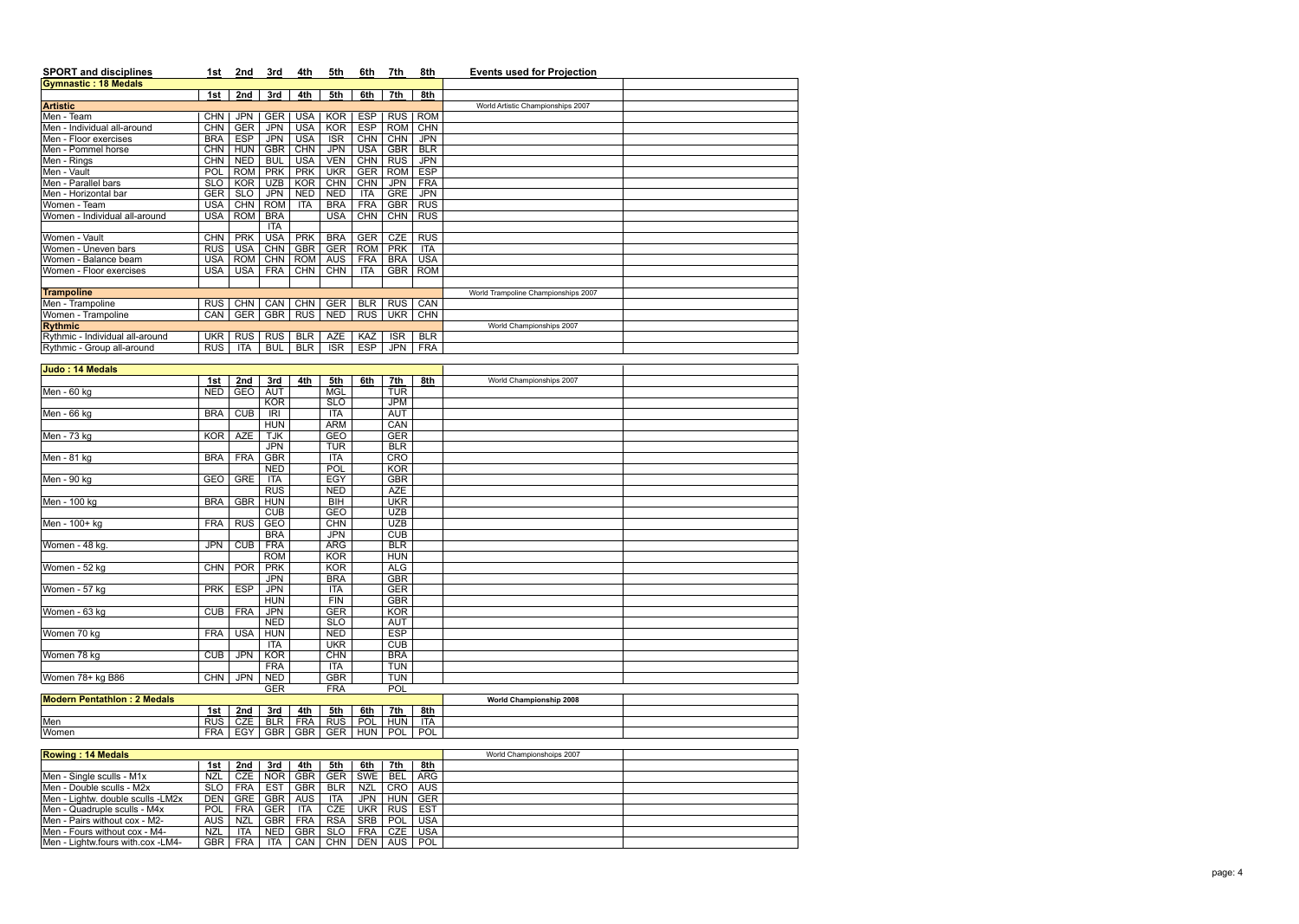| <b>SPORT and disciplines</b>    | 1st        | 2nd        | 3rd        | 4th        | 5th        | 6th        | 7th        | 8th        | <b>Events used for Projection</b> |
|---------------------------------|------------|------------|------------|------------|------------|------------|------------|------------|-----------------------------------|
| Men - Eights - M8+              | <b>CAN</b> | <b>GER</b> | <b>GBR</b> | <b>USA</b> | <b>RUS</b> | <b>POL</b> | CHN        | <b>AUS</b> |                                   |
| Women - Single sculls W1x       | <b>BLR</b> | <b>BUL</b> | USA        | <b>CZE</b> | <b>CHN</b> | NZL        | <b>FRA</b> | POL        |                                   |
| Women - Double sculls - W2x     | CHN        | <b>NZL</b> | <b>GBR</b> | <b>ROM</b> | <b>CZE</b> | <b>GER</b> | ITA        | <b>USA</b> |                                   |
| Women - Ligh.double sculls-LW2x | AUS        | <b>FIN</b> | <b>DEN</b> |            | CHN        |            | CAN        | <b>GBR</b> |                                   |
|                                 |            |            | <b>GER</b> |            |            |            |            |            |                                   |
| Women - Quadruple sculls - W4x  | <b>GBR</b> | <b>GER</b> | <b>CHN</b> | <b>UKR</b> | CAN        | <b>USA</b> | <b>AUS</b> | <b>ROM</b> |                                   |
| Women - Pairs without cox - W2- | <b>BLR</b> | <b>GER</b> | <b>ROM</b> | <b>AUS</b> | <b>NZL</b> | CHN.       | <b>USA</b> | <b>CAN</b> |                                   |
| Women - Eights - W8+            | USA        | ROM I      | <b>GBR</b> | <b>AUS</b> | <b>GER</b> | CAN        | <b>NED</b> | <b>CHN</b> |                                   |

| Sailing: 11 Medals   |            |            |            |            |            |            |            |            | <b>World Championships 2008</b> |  |
|----------------------|------------|------------|------------|------------|------------|------------|------------|------------|---------------------------------|--|
|                      | 1st        | 2nd        | 3rd        | 4th        | 5th        | 6th        | 7th        | 8th        |                                 |  |
| Men - 470            | <b>GBR</b> | <b>POR</b> | <b>ISR</b> | <b>FRA</b> | <b>ITA</b> | <b>ESP</b> | <b>AUS</b> | <b>NZL</b> |                                 |  |
| Men - Finn           | <b>GBR</b> | <b>NZL</b> | <b>DEN</b> | <b>NED</b> | SWE        | CAN        | <b>GRE</b> | <b>NOR</b> |                                 |  |
| Men - RSX            | NZL        | <b>POR</b> | ISR.       | POL.       | <b>ESP</b> | <b>GBR</b> | <b>FRA</b> | <b>GRE</b> |                                 |  |
| Women - 470          | USA        | ITA        | AUS.       | <b>NED</b> | <b>FRA</b> | AUT        | <b>GBR</b> | SWE        |                                 |  |
| Women - Laser Radial | <b>FRA</b> | <b>CHN</b> | <b>GBR</b> | LTU.       | <b>AUS</b> | USA        | SWE        | <b>BEL</b> |                                 |  |
| Women - RSX          | ITA        | NZL        | <b>ESP</b> | <b>FRA</b> | <b>CHN</b> | <b>GBR</b> | POL        | <b>AUS</b> |                                 |  |
| Women - Yngling      | <b>GBR</b> | <b>AUS</b> | <b>GER</b> | <b>USA</b> | <b>RUS</b> | <b>FRA</b> | <b>FIN</b> | <b>NZL</b> |                                 |  |
| Open - 49er          | <b>AUS</b> | <b>GBR</b> | <b>UKR</b> | <b>ITA</b> | <b>USA</b> | <b>GER</b> | <b>ESP</b> | <b>DEN</b> |                                 |  |
| Open - Laser         | <b>AUS</b> | <b>ARG</b> | <b>ESP</b> | <b>SLO</b> | <b>NZL</b> | <b>GER</b> | <b>GBR</b> | <b>USA</b> |                                 |  |
| Open - Star          | POL        | <b>ITA</b> | <b>BRA</b> | <b>SUI</b> | <b>GER</b> | <b>NZL</b> | USA        | <b>AUS</b> |                                 |  |
| Open - Tornado       | AUS.       | <b>CAN</b> | <b>FRA</b> | GER        | ITA        | <b>NED</b> | <b>ESP</b> | <b>USA</b> |                                 |  |

| <b>Shooting: 15 Medals</b>           |                  |            |            |            |                         |            |            |                  | WCH 2006/J402007         |  |
|--------------------------------------|------------------|------------|------------|------------|-------------------------|------------|------------|------------------|--------------------------|--|
|                                      | 1st              | 2nd        | 3rd        | 4th        | 5th                     | 6th        | 7th        | 8th              |                          |  |
| Men - 10-meter air pistol            | CHN              | THA        | RUS        | <b>RUS</b> | <b>RUS</b>              | <b>UKR</b> | <b>CHN</b> | KAZ              |                          |  |
| Men - 25-meter rapid-fire pistol     | <b>CHN</b>       | CHN        | <b>RUS</b> | <b>GER</b> | <b>USA</b>              | <b>DEN</b> | <b>GER</b> | <b>RUS</b>       |                          |  |
| Men - 50-meter pistol                | <b>CHN</b>       | ITA        | <b>RUS</b> | <b>THA</b> | <b>PRK</b>              | KOR        | <b>FRA</b> | <b>BLR</b>       |                          |  |
| Men - 10-meter air rifle             | $\overline{IND}$ | <b>ROM</b> | CHN        | <b>SVK</b> | <b>BLR</b>              | <b>RUS</b> | <b>AUT</b> | CHN              |                          |  |
| Men - 50-meter rifle, 3-position     | <b>RUS</b>       | <b>SRB</b> | CHN        | <b>AUT</b> | <b>USA</b>              | <b>RUS</b> | <b>NOR</b> | <b>USA</b>       |                          |  |
| Men - 50-meter rifle, prone position | BLR              | <b>UKR</b> | <b>ITA</b> | <b>AUT</b> | $\overline{\text{SUI}}$ | KAZ        | <b>AUS</b> | <b>USA</b>       |                          |  |
| Men - Trap                           | <b>AUS</b>       | R          | <b>GER</b> | <b>SVK</b> | <b>KUW</b>              | <b>KUW</b> | <b>ESP</b> | <b>KUW</b>       |                          |  |
| Men - Double trap                    | <b>ITA</b>       | CHN        | <b>USA</b> | <b>GBR</b> | <b>ITA</b>              | <b>ITA</b> | <b>GBR</b> | <b>SWE</b>       |                          |  |
| Men - Skeet                          | <b>CYP</b>       | <b>ROM</b> | <b>USA</b> | <b>CYP</b> | CZE                     | <b>RUS</b> | <b>ITA</b> | <b>BAR</b>       |                          |  |
| Women - 10-meter air pistol          | <b>RUS</b>       | CHN        | <b>BLR</b> | CHN        | <b>AUS</b>              | <b>MGL</b> | CHN        | <b>GEO</b>       |                          |  |
| Women - 25-meter pistol              | <b>CHN</b>       | <b>CHN</b> | <b>MGL</b> | <b>SRB</b> | <b>GER</b>              | BLR        | <b>MGL</b> | <b>BLR</b>       |                          |  |
| Women - 10-meter air rifle           | CHN              | CZE        | KAZ        | CHN        | <b>RUS</b>              | <b>GER</b> | <b>GER</b> | $\overline{IND}$ |                          |  |
| Women - 50-meter rifle, 3-position   | RUS              | POL        | <b>GER</b> | <b>SRB</b> | KAZ                     | <b>USA</b> | <b>GER</b> | <b>UKR</b>       |                          |  |
| Women - Trap                         | <b>CHN</b>       | <b>ITA</b> | <b>SMR</b> | <b>AUS</b> | CAN                     | LTU        | <b>AUS</b> | <b>FRA</b>       |                          |  |
| Women - Skeet                        | <b>GER</b>       | CHN        | <b>ITA</b> | <b>USA</b> | <b>THA</b>              | <b>USA</b> | <b>RUS</b> | <b>CHN</b>       |                          |  |
| <b>Football: 2 Medals</b>            |                  |            |            |            |                         |            |            |                  |                          |  |
|                                      | 1st              | 2nd        | 3rd        | 4th        | 5th                     | 6th        | 7th        | 8th              |                          |  |
| Men                                  | <b>ITA</b>       | FRA        | <b>GER</b> | <b>POR</b> | <b>BRA</b>              | <b>ARG</b> | <b>ENG</b> | <b>UKR</b>       | World Cup 2006           |  |
| Women                                | <b>GER</b>       | <b>BRA</b> | <b>USA</b> | <b>NOR</b> | <b>ENG</b>              | <b>DPK</b> | CHN        | <b>AUS</b>       | World Cup 2007           |  |
| <b>Softball: 1 Medal</b>             |                  |            |            |            |                         |            |            |                  |                          |  |
|                                      | 1st              | 2nd        | 3rd        | 4th        | 5th                     | 6th        | 7th        | 8th              | World Championships 2006 |  |
| Women                                | <b>USA</b>       | <b>JPN</b> | <b>AUS</b> | <b>CHN</b> | CAN                     | <b>ITA</b> | VEN        | b                |                          |  |
| <b>Swimming: 34 Medals</b>           |                  |            |            |            |                         |            |            |                  | World Championships 2007 |  |
|                                      | 1st              | 2nd        | 3rd        | 4th        | 5th                     | 6th        | 7th        | 8th              |                          |  |
| Men - 50-meter freestyle             | <b>USA</b>       | <b>USA</b> | <b>SWE</b> | POL        | <b>AUS</b>              | <b>BRA</b> | <b>RSA</b> | CAN              |                          |  |
| Men - 100-meter freestyle            | <b>ITA</b>       |            | <b>AUS</b> | <b>BRA</b> | <b>USA</b>              | <b>NED</b> | <b>RSA</b> | <b>RSA</b>       |                          |  |
|                                      | CAN              |            |            |            |                         |            |            |                  |                          |  |
| Men - 200-meter freestyle            | <b>USA</b>       | <b>NED</b> | KOR        | <b>AUS</b> | <b>ITA</b>              | CHN        | <b>GER</b> | <b>ITA</b>       |                          |  |
| Men - 400-meter freestyle            | <b>KOR</b>       | <b>AUS</b> | RUS        | <b>USA</b> | <b>ITA</b>              | <b>AUS</b> | <b>UKR</b> | <b>POL</b>       |                          |  |
| Men - 1,500-meter freestyle          | POL              | <b>RUS</b> | <b>GBR</b> | <b>USA</b> | <b>ITA</b>              | <b>AUS</b> | <b>AUS</b> | <b>USA</b>       |                          |  |
| Men - 100-meter backstroke           | <b>USA</b>       | <b>USA</b> | <b>GBR</b> | <b>RUS</b> | <b>AUT</b>              | <b>RSA</b> | <b>AUS</b> | <b>JPN</b>       |                          |  |
| Men - 200-meter backstroke           | <b>USA</b>       | <b>USA</b> | <b>AUT</b> | <b>RUS</b> | <b>ROM</b>              | <b>GBR</b> | <b>JPN</b> | <b>GBR</b>       |                          |  |
| Men - 100-meter breastroke           | <b>USA</b>       | <b>JPN</b> | <b>AUS</b> | <b>UKR</b> | <b>UKR</b>              | <b>BUL</b> | <b>RUS</b> | <b>NOR</b>       |                          |  |
| Men - 200-meter breastroke           | <b>JPN</b>       | <b>AUS</b> | <b>ITA</b> | <b>ITA</b> | <b>USA</b>              | <b>HUN</b> | CAN        | <b>RUS</b>       |                          |  |
| Men - 100-meter butterfly            | <b>USA</b>       | <b>USA</b> | <b>VEN</b> | <b>RSA</b> | <b>UKR</b>              | <b>SCG</b> | <b>RUS</b> | KEN              |                          |  |
| Men - 200-meter butterfly            | <b>USA</b>       | <b>CHN</b> | <b>RUS</b> | <b>NZL</b> | <b>JPN</b>              | POL        | <b>GRE</b> | CHN              |                          |  |
| Men - 200-meter individual medley    | <b>USA</b>       | <b>USA</b> | <b>HUN</b> | <b>BRA</b> | CAN                     | <b>HUN</b> | LTU        | <b>NZL</b>       |                          |  |
| Men - 400-meter individual medley    | <b>USA</b>       | <b>USA</b> | <b>ITA</b> | <b>HUN</b> | <b>GRE</b>              | <b>GRE</b> | <b>HUN</b> | <b>RUS</b>       |                          |  |
| Men - 4X100-meter freestyle relay    | <b>USA</b>       | ITA        | <b>FRA</b> | <b>RSA</b> | <b>AUS</b>              | <b>SWE</b> | CAN        | <b>BRA</b>       |                          |  |
| Men 4X200-meter freestyle relay      | <b>USA</b>       | <b>AUS</b> | CAN        | <b>GBR</b> | <b>ITA</b>              | <b>RUS</b> | JPN        | POL              |                          |  |
| Men - 4X100-meter medley relay       | <b>AUS</b>       | <b>JPN</b> | <b>RUS</b> | <b>RSA</b> | <b>GBR</b>              | <b>ITA</b> | <b>FRA</b> | <b>ROM</b>       |                          |  |
| Men - 10K Open Water                 | <b>RUS</b>       | GER        | <b>RUS</b> | EGY        | <b>GER</b>              | <b>BEL</b> | <b>NED</b> | <b>GBR</b>       |                          |  |
| Women - 50-meter freestyle           | <b>AUS</b>       | <b>SWE</b> | <b>NED</b> | <b>GER</b> | <b>USA</b>              | AUS        | <b>FRA</b> | <b>USA</b>       |                          |  |
| Women - 100-meter freestyle          | <b>AUS</b>       | <b>NED</b> | <b>GER</b> | <b>USA</b> | CAN                     | <b>AUS</b> | <b>SWE</b> | <b>FRA</b>       |                          |  |
| Women - 200-meter freestyle          | <b>FRA</b>       | <b>GER</b> | <b>ITA</b> | <b>USA</b> | <b>SWE</b>              | <b>USA</b> | <b>GBR</b> | POL              |                          |  |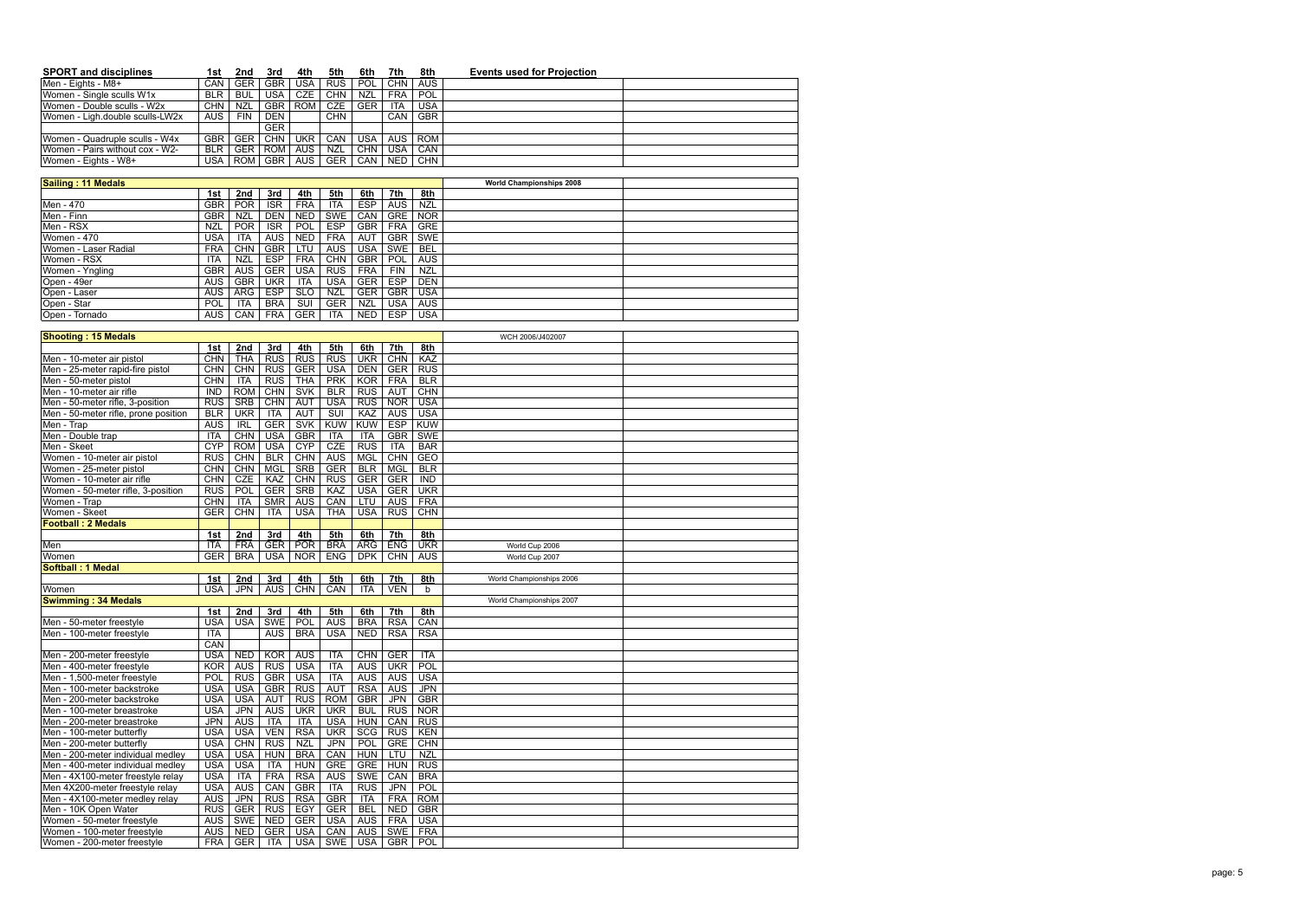| <b>SPORT and disciplines</b>           | 1st              | 2nd        | 3rd        | 4th        | 5th                      | 6th        | 7th        | 8th        | <b>Events used for Projection</b> |
|----------------------------------------|------------------|------------|------------|------------|--------------------------|------------|------------|------------|-----------------------------------|
| Women - 400-meter freestyle            | <b>FRA</b>       | POL        | <b>JPN</b> | <b>USA</b> | <b>ITA</b>               | <b>USA</b> | <b>GBR</b> | <b>AUS</b> |                                   |
| Women - 800-meter freestyle            | <b>USA</b>       | <b>FRA</b> | <b>USA</b> | <b>ESP</b> | <b>FRA</b>               | <b>JPN</b> | <b>RSA</b> | <b>AUS</b> |                                   |
| Women - 100-meter backstroke           | <b>USA</b>       | <b>FRA</b> | <b>JPN</b> | <b>AUS</b> | <b>JPN</b>               | <b>UKR</b> | RUS        | <b>AUS</b> |                                   |
| Women - 200-meter backstroke           | <b>USA</b>       | ZIM        | <b>JPN</b> | <b>FRA</b> | <b>JPN</b>               | <b>HUN</b> | <b>GBR</b> | <b>ITA</b> |                                   |
| Women - 100-meter breaststroke         | <b>AUS</b>       | <b>USA</b> | <b>UKR</b> | <b>USA</b> | <b>GBR</b>               | <b>AUS</b> | <b>GBR</b> | RUS        |                                   |
| Women - 200-meter breaststroke         | AUS <sup>T</sup> | <b>GBR</b> |            | <b>RSA</b> | <b>CHN</b>               | <b>GER</b> | <b>SWE</b> | <b>USA</b> |                                   |
|                                        |                  | <b>USA</b> |            |            |                          |            |            |            |                                   |
| Women - 100-meter butterfly            | <b>AUS</b>       | AUS        | <b>USA</b> | <b>NED</b> | <b>USA</b>               | <b>FRA</b> | <b>CHN</b> | <b>CHN</b> |                                   |
| Women - 200-meter butterfly            | AUS              | <b>USA</b> | POL        | <b>CHN</b> | CAN                      | <b>JPN</b> | <b>SLO</b> | <b>FRA</b> |                                   |
| Women - 200-meter individual medley    | <b>USA</b>       | ZIM        | <b>AUS</b> | <b>USA</b> | <b>DEN</b>               | <b>AUS</b> | ARG        | CAN        |                                   |
| Women - 400-meter individual medley    | <b>USA</b>       | <b>RUS</b> | <b>AUS</b> | <b>AUS</b> | <b>USA</b>               | CHN        | ARG        | <b>DEN</b> |                                   |
| Women - 4X100-meter freestyle relay    | <b>AUS</b>       | <b>USA</b> | <b>NED</b> | <b>GER</b> | <b>SWE</b>               | <b>FRA</b> | CHN        | <b>GBR</b> |                                   |
| Women - 4X200-meter freestyle relay    | <b>USA</b>       | <b>GER</b> | <b>FRA</b> | <b>AUS</b> | <b>GBR</b>               | <b>JPN</b> | <b>SWE</b> | <b>NED</b> |                                   |
| Women - 4X100-meter medley relay       | <b>AUS</b>       | <b>USA</b> | CHN        | <b>GBR</b> | <b>RUS</b>               | <b>JPN</b> | <b>GER</b> | <b>SWE</b> |                                   |
| Women - 10K Open Water                 | <b>RUS</b>       | <b>GBR</b> | <b>AUS</b> | <b>GER</b> | <b>RUS</b>               | <b>GER</b> | <b>CZE</b> | <b>BRA</b> |                                   |
|                                        |                  |            |            |            |                          |            |            |            |                                   |
| <b>Synchronised Swimming: 2 Medals</b> |                  |            |            |            |                          |            |            |            | World Championships 2007          |
|                                        | 1st              | 2nd        | 3rd        | 4th        | 5th                      | 6th        | 7th        | 8th        |                                   |
| Duet                                   | <b>RUS</b>       | <b>ESP</b> | <b>JPN</b> | CHN        | <b>USA</b>               | CAN        | <b>ITA</b> | <b>UKR</b> |                                   |
| Team                                   | <b>RUS</b>       | <b>ESP</b> | <b>JPN</b> | <b>CHN</b> | <b>USA</b>               | CAN        | ITA        | <b>GRE</b> |                                   |
|                                        |                  |            |            |            |                          |            |            |            |                                   |
| <b>Table Tennis: 4 Medals</b>          |                  |            |            |            |                          |            |            |            | World Championships 2007          |
|                                        | 1st              | 2nd        | 3rd        | 4th        | 5th                      | 6th        | 7th        | 8th        |                                   |
| Men - Singles                          | <b>CHN</b>       | <b>CHN</b> | <b>KOR</b> |            | <b>BLR</b>               |            |            |            |                                   |
|                                        |                  |            | <b>CHN</b> |            | <b>KOR</b>               |            |            |            |                                   |
|                                        |                  |            |            |            | <b>GER</b>               |            |            |            |                                   |
|                                        |                  | CHN        | <b>CHN</b> |            | <b>CHN</b><br><b>KOR</b> |            |            |            |                                   |
| Women - Singles                        | <b>CHN</b>       |            | CHN        |            |                          |            |            |            |                                   |
|                                        |                  |            |            |            | <b>USA</b>               |            |            |            |                                   |
|                                        |                  |            |            |            | <b>CHN</b>               |            |            |            |                                   |
|                                        |                  |            |            |            | <b>CHN</b>               |            |            |            |                                   |
| Men - Team                             | CHN              | KOR        | <b>GER</b> |            | <b>CZE</b>               | <b>RUS</b> | <b>AUT</b> |            | World Championships 2006          |
|                                        |                  |            | <b>HKG</b> |            |                          |            | <b>FRA</b> |            |                                   |
| Women - Team                           | <b>CHN</b>       | <b>HKG</b> | <b>JPN</b> |            | <b>KOR</b>               | <b>HUN</b> | <b>DPR</b> |            | World Championships 2006          |
|                                        |                  |            | <b>BLR</b> |            |                          |            | <b>AUT</b> |            |                                   |

| <b>Takewondoo: 8 Medals</b>    |            |            |            |     |            | World Championships 2007 |     |     |                                     |  |
|--------------------------------|------------|------------|------------|-----|------------|--------------------------|-----|-----|-------------------------------------|--|
|                                | 1st        | 2nd        | 3rd        | 4th | 5th        | 6th                      | 7th | 8th |                                     |  |
|                                |            |            |            |     |            |                          |     |     |                                     |  |
| Men - 58KG (58KG W.Champ)      | <b>ESP</b> | <b>MEX</b> | EGY        |     | <b>DEN</b> |                          |     |     |                                     |  |
|                                |            |            | <b>KOR</b> |     | <b>THA</b> |                          |     |     | NOTE: There are only 8 Olympic      |  |
|                                |            |            |            |     | <b>GER</b> |                          |     |     | Events in TKD, but in the W. Champ. |  |
|                                |            |            |            |     | <b>TPE</b> |                          |     |     | there were 16. So for each Event I  |  |
| Men - 68KG (67KG W. Champ)     | <b>CUB</b> | <b>IRI</b> | KOR        |     | <b>GBR</b> |                          |     |     | took the weight class closest to    |  |
|                                |            |            | <b>NED</b> |     | <b>USA</b> |                          |     |     | the Olympic weight class, except    |  |
|                                |            |            |            |     | <b>ESP</b> |                          |     |     | for the 2 Unlimited classes in      |  |
|                                |            |            |            |     | <b>SEN</b> |                          |     |     | which I took the Unlimited class.   |  |
| Men - 80KG (78KG W. Champ)     | <b>USA</b> | <b>KOR</b> | CAN        |     | <b>THA</b> |                          |     |     | This was the best way we could      |  |
|                                |            |            | <b>HUN</b> |     | <b>VEN</b> |                          |     |     | think of to have the given          |  |
|                                |            |            |            |     | <b>CHN</b> |                          |     |     | Competition best reflect an         |  |
|                                |            |            |            |     | <b>IRI</b> |                          |     |     | Olympic year.                       |  |
| Men - 80KG+ (84KG+ W. Champ)   | <b>MLI</b> | <b>IRI</b> | KOR        |     | CUB        |                          |     |     |                                     |  |
|                                |            |            | <b>MAR</b> |     | <b>GRE</b> |                          |     |     |                                     |  |
|                                |            |            |            |     | <b>CHN</b> |                          |     |     |                                     |  |
|                                |            |            |            |     | <b>ITA</b> |                          |     |     |                                     |  |
| Women - 49KG (51KG W. Champ)   | <b>ESP</b> | CRO        | KAZ        |     | SUI        |                          |     |     |                                     |  |
|                                |            |            | <b>DOM</b> |     | <b>MEX</b> |                          |     |     |                                     |  |
|                                |            |            |            |     | <b>VEN</b> |                          |     |     |                                     |  |
|                                |            |            |            |     | <b>TPE</b> |                          |     |     |                                     |  |
| Women - 57KG (59KG W. Champ)   | <b>KOR</b> | <b>TUR</b> | <b>USA</b> |     | <b>NED</b> |                          |     |     |                                     |  |
|                                |            |            | <b>THA</b> |     | <b>BRA</b> |                          |     |     |                                     |  |
|                                |            |            |            |     | <b>UZB</b> |                          |     |     |                                     |  |
|                                |            |            |            |     | <b>THA</b> |                          |     |     |                                     |  |
| Women - 67KG (67KG W. Champ)   | <b>KOR</b> | <b>FRA</b> | CRO        |     | <b>NOR</b> |                          |     |     |                                     |  |
|                                |            |            | <b>GER</b> |     | CAN        |                          |     |     |                                     |  |
|                                |            |            |            |     | <b>JPN</b> |                          |     |     |                                     |  |
|                                |            |            |            |     |            |                          |     |     |                                     |  |
| Women - 67KG+ (72KG+ W. Champ) | CHN        | KOR        | <b>TPE</b> |     | <b>ESP</b> |                          |     |     |                                     |  |
|                                |            |            | <b>ITA</b> |     | <b>MEX</b> |                          |     |     |                                     |  |
|                                |            |            |            |     | <b>TUR</b> |                          |     |     |                                     |  |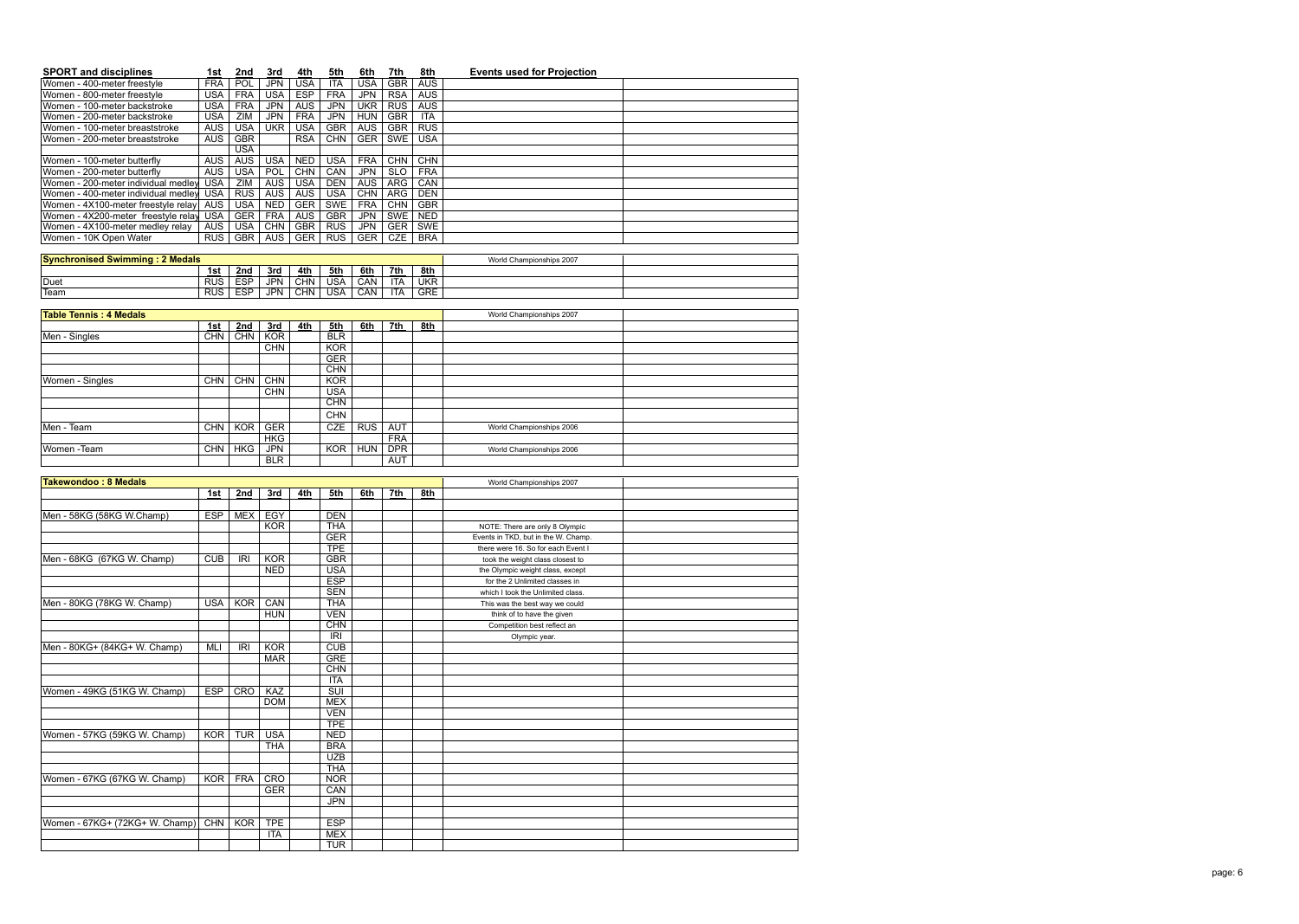| <b>SPORT and disciplines</b>    | 1st        | 2nd                     | 3rd                      | 4th                      | 5th        | 6th               | 7th               | 8th        | <b>Events used for Projection</b>          |  |
|---------------------------------|------------|-------------------------|--------------------------|--------------------------|------------|-------------------|-------------------|------------|--------------------------------------------|--|
|                                 |            |                         |                          |                          | <b>THA</b> |                   |                   |            |                                            |  |
|                                 |            |                         |                          |                          |            |                   |                   |            |                                            |  |
| <b>Handball: 2 Medals</b>       |            |                         |                          |                          |            |                   |                   |            |                                            |  |
|                                 | 1st        | 2nd                     | 3rd                      | 4th                      | 5th        | 6th               | 7th               | 8th        |                                            |  |
| Men                             | <b>GER</b> | POL                     | <b>DEN</b>               | <b>FRA</b>               | <b>CRO</b> | <b>RUS</b>        | <b>ESP</b>        | ISL        | World Championships 2007                   |  |
| Women                           | <b>RUS</b> | <b>NOR</b>              | <b>GER</b>               | <b>ROM</b>               | <b>FRA</b> | <b>KOR</b>        | ANG               | <b>HUN</b> | World Championships 2007                   |  |
| <b>Tennis: 4 Medals</b>         |            |                         |                          |                          |            |                   |                   |            |                                            |  |
|                                 | 1st        | 2nd                     | 3rd                      | 4th                      | 5th        | 6th               | 7th               | 8th        |                                            |  |
| Men - Singles                   | SUI        | <b>ESP</b>              | <b>SRB</b>               | <b>RUS</b>               | <b>ESP</b> | <b>USA</b>        | <b>USA</b>        | <b>ARG</b> | ATP Ranking at June 9th 2008               |  |
|                                 |            |                         |                          |                          |            |                   |                   |            |                                            |  |
| Men - Doubles                   | <b>USA</b> | $\overline{\text{ISR}}$ | <b>RSA</b>               | <b>CZE</b>               | POL        | <b>FRA</b>        | <b>BRA</b>        | <b>USA</b> | ATP Ranking at June 9th 2008               |  |
|                                 |            |                         |                          |                          |            |                   |                   |            |                                            |  |
| Women - Singles                 | <b>SRB</b> | <b>RUS</b>              | <b>SRB</b>               | <b>RUS</b>               | <b>RUS</b> | <b>USA</b>        | <b>USA</b>        | <b>RUS</b> | ATP Ranking at June 9th 2008               |  |
|                                 |            |                         |                          |                          |            |                   |                   |            |                                            |  |
| Women - Doubles                 | <b>TPE</b> | CHN                     | <b>ESP</b>               | <b>UKR</b>               | CHN        | RUS               | <b>ITA</b>        | <b>RUS</b> | WTA Classification at end 2007             |  |
|                                 |            |                         |                          |                          |            |                   |                   |            |                                            |  |
| <b>Triathlon: 2 Medals</b>      |            |                         |                          |                          |            |                   |                   |            | <b>World Championships 2008</b>            |  |
|                                 | 1st        | 2nd                     | 3rd                      | 4th                      | 5th        | 6th               | 7th               | 8th        |                                            |  |
| Men                             | <b>ESP</b> | <b>NZL</b>              | SUI                      | <b>RSA</b>               | <b>USA</b> | CAN               | RUS               | <b>FRA</b> |                                            |  |
| Women                           | <b>GBR</b> | <b>USA</b>              | <b>NZL</b>               | <b>AUS</b>               | <b>AUS</b> | <b>AUS</b>        | <b>USA</b>        | <b>AUT</b> |                                            |  |
|                                 |            |                         |                          |                          |            |                   |                   |            |                                            |  |
| <b>Volleyball: 4 Medals</b>     | 1st        | 2nd                     | 3rd                      | 4th                      | 5th        | 6th               | 7th               | 8th        |                                            |  |
| Men - Beach                     | <b>USA</b> | <b>RUS</b>              | <b>AUS</b>               | <b>BRA</b>               | <b>EST</b> |                   |                   |            | World Championships 2007                   |  |
|                                 |            |                         |                          |                          | <b>CHN</b> |                   |                   |            |                                            |  |
|                                 |            |                         |                          |                          | <b>CHN</b> |                   |                   |            |                                            |  |
|                                 |            |                         |                          |                          | <b>USA</b> |                   |                   |            |                                            |  |
| Women - Beach                   | <b>USA</b> | <b>CHN</b>              | <b>BRA</b>               | <b>CHN</b>               | <b>BRA</b> |                   |                   |            | World Championships 2007                   |  |
|                                 |            |                         |                          |                          | <b>CHN</b> |                   |                   |            |                                            |  |
|                                 |            |                         |                          |                          | <b>USA</b> |                   |                   |            |                                            |  |
|                                 |            |                         |                          |                          | <b>GER</b> |                   |                   |            |                                            |  |
| Men - Indoor                    | <b>BRA</b> | POL                     | <b>BUL</b>               | <b>SRB</b>               | ITA        | <b>FRA</b>        | <b>RUS</b>        | <b>JPN</b> | World Championships 2006                   |  |
| Women - Indoor                  | <b>RUS</b> | <b>BRA</b>              | <b>SRB</b>               | <b>ITA</b>               | <b>CHN</b> | <b>JPN</b>        | <b>CUB</b>        | <b>NED</b> | World Championships 2006                   |  |
|                                 |            |                         |                          |                          |            |                   |                   |            |                                            |  |
| <b>Waterpolo: 2 Medals</b>      |            |                         |                          |                          |            |                   |                   |            | World Championships 2007                   |  |
|                                 | 1st        | 2nd                     | 3rd                      | 4th                      | 5th        | 6th               | 7th               | 8th        |                                            |  |
| Men                             | CRO        | HUN                     | <b>ESP</b>               | <b>SRB</b>               | <b>ITA</b> | <b>GRE</b>        | <b>RUS</b>        | <b>GER</b> |                                            |  |
| Women                           | <b>USA</b> | AUS                     | <b>RUS</b>               | <b>HUN</b>               | <b>ITA</b> | CAN               | <b>ESP</b>        | <b>GRE</b> |                                            |  |
| <b>Weightlifting: 15 Medals</b> |            |                         |                          |                          |            |                   |                   |            | World Championships 2007                   |  |
|                                 | 1st        | 2nd                     | 3rd                      | 4th                      | 5th        | 6th               | 7th               | 8th        |                                            |  |
| Men - 56 kg                     | <b>PRK</b> | CHN                     | <b>INA</b>               | CUB                      | <b>PRK</b> | <b>MDA</b>        | <b>BLR</b>        | <b>CHN</b> | At the Olympics max 6 athletes per country |  |
| Men - 62 kg                     |            | CHN PRK                 | <b>BUL</b>               | COL                      | <b>TKM</b> | COL               | <b>INA</b>        | <b>BUL</b> | can take part                              |  |
| Men - 69 kg                     | <b>CHN</b> | CHN                     | <b>BUL</b>               | <b>FRA</b>               | <b>PRK</b> | <b>AZE</b>        | <b>BUL</b>        |            |                                            |  |
| Men - 77 kg                     | <b>BUL</b> | ARM                     | <b>CHN</b>               | <b>KOR</b>               | KOR        | <b>RUS</b>        | POL               | BLR        |                                            |  |
| Men - 85 kg                     | <b>BLR</b> | <b>RUS</b>              | <b>BLR</b>               | <b>ROM</b>               | <b>RUS</b> | <b>BUL</b>        | <b>CHN</b>        | <b>UZB</b> |                                            |  |
| Men - 94 kg                     | <b>RUS</b> | <b>CUB</b>              | <b>POL</b>               | <b>RUS</b>               | <b>GRE</b> | KAZ               | <b>POL</b>        | <b>TUR</b> |                                            |  |
| Men - 105 kg                    | <b>BLR</b> | <b>BUL</b>              | <b>RUS</b>               | KAZ                      | <b>GRE</b> | LTU               | <b>BLR</b>        | <b>SYR</b> |                                            |  |
| Men - 105+ kg                   | LAT        | <b>RUS</b>              | QAT                      | <b>BUL</b>               | <b>UKR</b> | <b>GRE</b>        | POL               | IRI        |                                            |  |
|                                 |            |                         |                          |                          |            |                   |                   |            |                                            |  |
| Women - 48 kg                   | <b>CHN</b> | <b>THA</b>              | <b>THA</b>               | <b>TUR</b>               | <b>JPN</b> | <b>INA</b>        | <b>ESP</b>        | ITA        | At the Olympics max 4 athletes per country |  |
| Women - 53 kg                   |            | CHN BLR                 | KOR                      | <b>PRK</b>               | <b>THA</b> | <b>PRK</b>        | <b>KOR</b>        | <b>INA</b> | can take part                              |  |
| Women - 58 kg                   |            | CHN RUS                 | <b>PRK</b>               | <b>THA</b>               | ECU        | POL               | <b>MYA</b>        | <b>THA</b> |                                            |  |
| Women - 63 kg                   |            | CHN RUS                 | <b>PRK</b><br><b>UKR</b> | <b>ARM</b>               | GRE<br>ARM | <b>KOR</b><br>CAN | <b>TUR</b><br>COL | CAN<br>COL |                                            |  |
| Women - 69 kg<br>Women - 75 kg  |            | RUS   CHN<br>CHN RUS    | <b>RUS</b>               | <b>PRK</b><br><b>ARM</b> | COL        | <b>ESP</b>        | <b>VEN</b>        | <b>TUR</b> |                                            |  |
| Women - 75+ kg                  |            | KOR CHN                 | UKR <sup>1</sup>         | <b>BLR</b>               | GRE        | <b>KAZ</b>        |                   | GRE ECU    |                                            |  |
|                                 |            |                         |                          |                          |            |                   |                   |            |                                            |  |
| <b>Wrestling: 18 Medals</b>     |            |                         |                          |                          |            |                   |                   |            |                                            |  |
|                                 | 1st        | 2nd                     | 3rd                      | 4th                      | 5th        | 6th               | 7th               | 8th        |                                            |  |
| <b>Freestyle</b>                |            |                         |                          |                          |            |                   |                   |            | World Championships 2007                   |  |
| Men Freestyle - 55 kg           | <b>RUS</b> | <b>MGL</b>              | <b>BLR</b>               |                          | <b>TUR</b> |                   | COL               | KAZ        |                                            |  |
|                                 |            |                         | CUB                      |                          | <b>UZB</b> |                   |                   |            |                                            |  |
| Men Freestyle - 60 kg           | <b>RUS</b> | <b>RUS</b>              | <b>KGZ</b>               |                          | <b>TUR</b> |                   | KAZ               | <b>MKD</b> |                                            |  |
|                                 |            |                         | <b>ALB</b>               |                          | <b>CHN</b> |                   |                   |            |                                            |  |
| Men Freestyle - 66 kg           | <b>TUR</b> | CUB                     | GEO                      |                          | <b>UKR</b> |                   | <b>IND</b>        | <b>MGL</b> |                                            |  |
|                                 |            |                         | <b>RUS</b>               |                          | <b>USA</b> |                   |                   |            |                                            |  |
| Men Freestyle - 74 kg           | <b>RUS</b> | <b>UKR</b>              | CUB                      |                          | <b>ROM</b> |                   |                   | HUN GEO    |                                            |  |
|                                 |            |                         | <b>AZE</b>               |                          | <b>USA</b> |                   |                   |            |                                            |  |